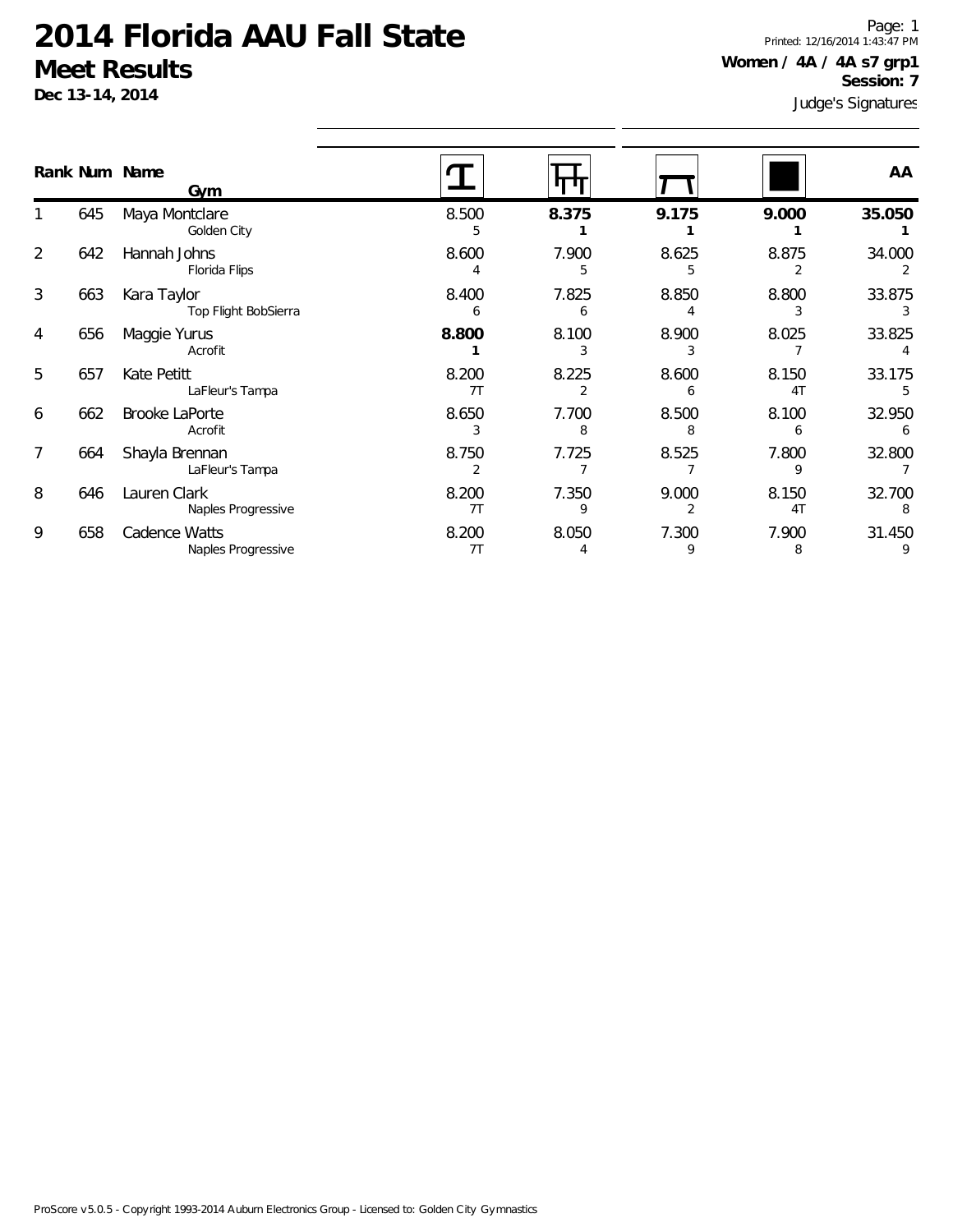**Dec 13-14, 2014**

Judge's Signatures Page: 1 Printed: 12/16/2014 1:43:54 PM **Women / 4A / 4A s7 grp2 Session: 7**

|   |     | Rank Num Name<br>Gym                 |             |             |                         |             | AA          |
|---|-----|--------------------------------------|-------------|-------------|-------------------------|-------------|-------------|
|   | 639 | Zoe Mosser<br>LaFleur's Tampa        | 9.075       | 7.450       | 9.175<br>4T             | 9.150       | 34.850      |
| 2 | 702 | Morgyn Herndon<br>Tampa Gymnastics   | 8.550       | 8.125<br>5  | 9.325<br>1 <sub>T</sub> | 8.700       | 34.700      |
| 3 | 659 | Chloe Troyer<br>Top Flight BobSierra | 8.400<br>6T | 8.200<br>3T | 9.250                   | 8.800       | 34.650      |
| 4 | 652 | Regan O'Brien<br>Tampa Gymnastics    | 8.450<br>5  | 8.200<br>3T | 9.100<br>6              | 8.550<br>5  | 34.300      |
| 5 | 641 | Kally Henson<br>Florida Flips        | 8.150<br>Q  | 8.525       | 9.050                   | 8.500       | 34.225      |
| 6 | 640 | Sydney Stevenson<br>Horizon          | 8.500<br>4  | 7.150<br>9  | 9.325<br>1 <sub>T</sub> | 8.750<br>3  | 33.725<br>6 |
| 7 | 654 | Alyssa Ellis<br>LaFleur's Tampa      | 8.400<br>6T | 8.700       | 8.000<br>q              | 8.375       | 33.475      |
| 8 | 661 | Julia Wood<br>Acrofit                | 8.800       | 8.050<br>6  | 8.050<br>8              | 8.200<br>8T | 33.100      |
| 9 | 653 | Madeline Lewis<br>Horizon            | 8.200<br>8  | 7.400<br>8  | 9.175<br>4 <sub>1</sub> | 8.200<br>8T | 32.975      |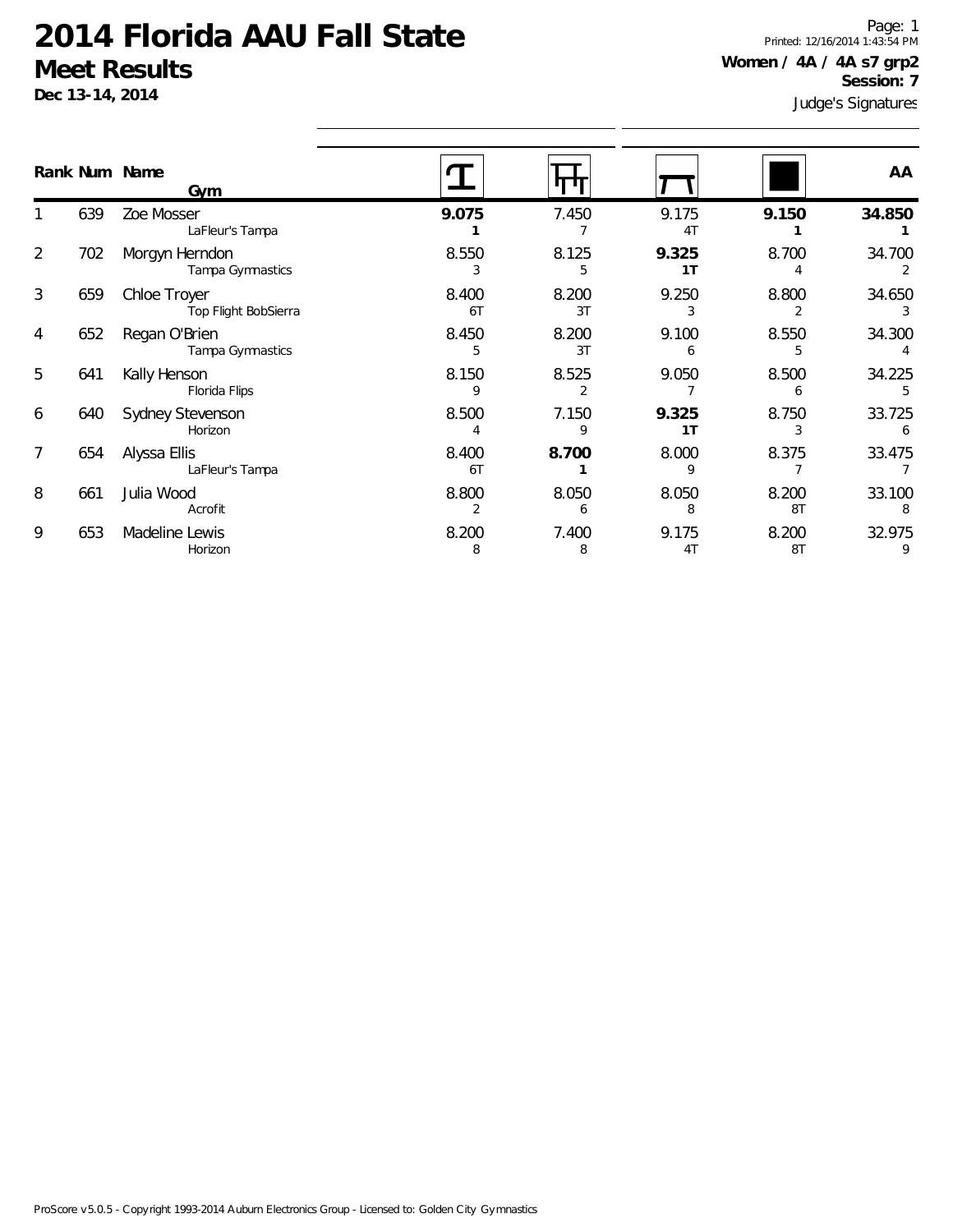**Dec 13-14, 2014**

Judge's Signatures Page: 1 Printed: 12/16/2014 1:44:02 PM **Women / 4A / 4A s7 grp3 Session: 7**

|   |     | Rank Num Name<br>Gym                     |            |            |            |             | AA          |
|---|-----|------------------------------------------|------------|------------|------------|-------------|-------------|
|   | 643 | Jaden Gwyn<br>Tampa Gymnastics           | 8.650<br>5 | 8.725      | 8.500      | 8.650<br>3  | 34.525      |
| 2 | 644 | Nicholette Moss<br>Horizon               | 9.350      | 9.000      | 7.450      | 8.700       | 34.500      |
| 3 | 637 | Delaney Simonds<br>Fit Club              | 9.275      | 7.725      | 8.950      | 8.500<br>5T | 34.450      |
| 4 | 638 | Nicole Bogdanoff<br>Tampa Gymnastics     | 8.700      | 7.950<br>6 | 9.100      | 8.625       | 34.375      |
| 5 | 647 | Julia Corbridge<br>Acrofit               | 8.525      | 8.825      | 8.025      | 8.750       | 34.125      |
| 6 | 648 | Rachel Troy<br>LaFleur's Tampa           | 8.550      | 8.100<br>5 | 8.075<br>5 | 8.500<br>5T | 33.225<br>6 |
| 7 | 655 | <b>Tristan Nerove</b><br>Florida Flips   | 8.625      | 8.225      | 8.050      | 8.300       | 33.200      |
| 8 | 651 | Elizabeth Miller<br>Top Flight BobSierra | 8.850      | 7.750      | 8.400      | 8.000<br>8  | 33.000<br>8 |
| 9 | 660 | Stella King<br>LaFleur's Tampa           | 8.250<br>9 | 6.700<br>9 | 7.925<br>8 | 7.250<br>9  | 30.125      |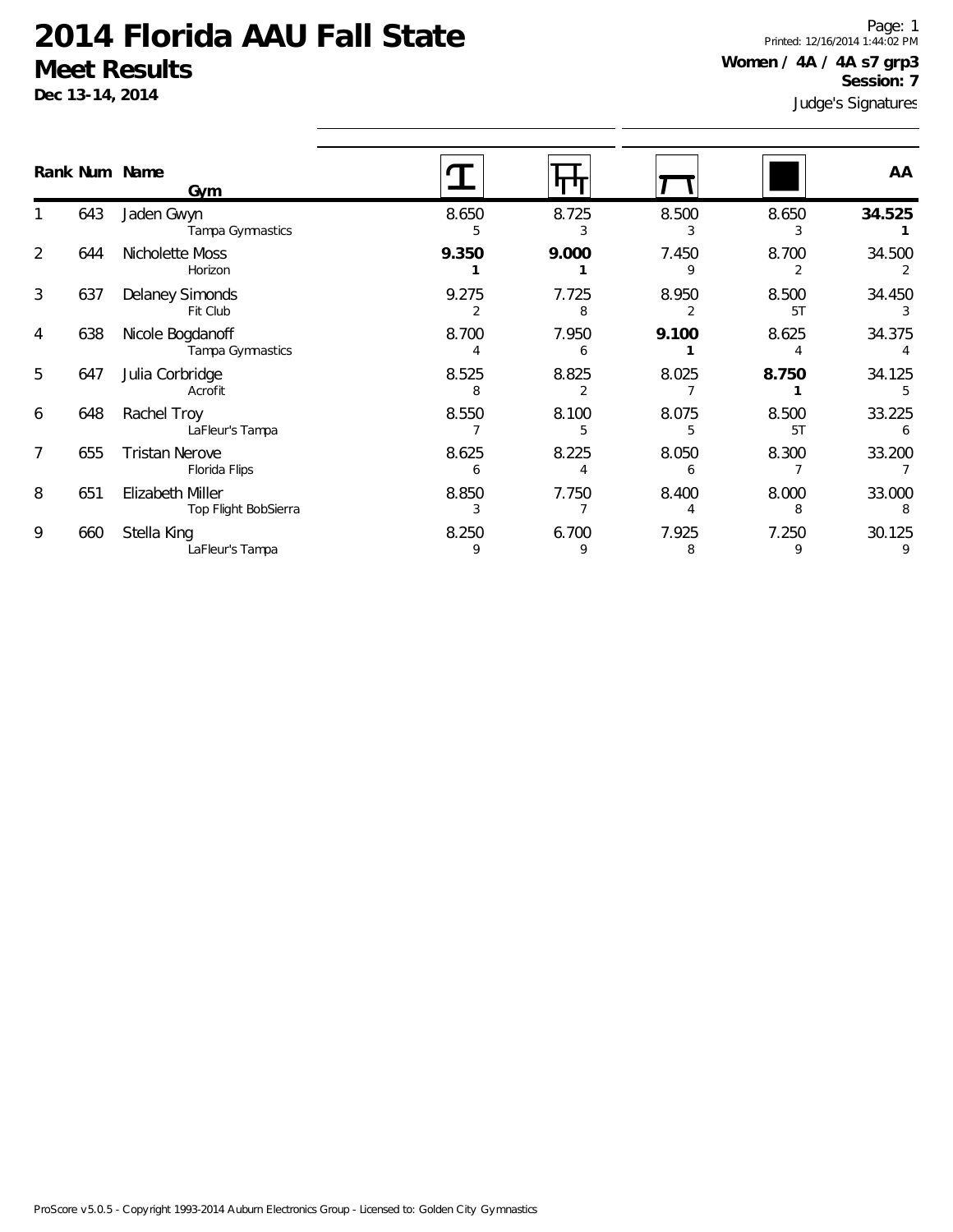**Dec 13-14, 2014**

Judge's Signatures Page: 1 Printed: 12/16/2014 1:44:20 PM **Women / 4N / 4N s7 all Session: 7**

|   |     | Rank Num Name<br>Gym                       |       |            |       |             | AA     |
|---|-----|--------------------------------------------|-------|------------|-------|-------------|--------|
|   | 670 | <b>Lilly Ross</b><br>LaFleur's Tampa       | 8.175 | 8.375      | 8.350 | 8.000<br>31 | 32.900 |
| 2 | 667 | Ashley Jones<br>LaFleur's Tampa            | 8.500 | 7.850      | 8.050 | 8.000<br>31 | 32.400 |
| 3 | 668 | Rachel Whittington<br>Top Flight BobSierra | 8.050 | 7.100<br>3 | 8.950 | 8.000<br>31 | 32.100 |
| 4 | 669 | Ava Carr<br>Horizon                        | 8.300 | 6.800      | 8.025 | 8.050       | 31.175 |
| 5 | 665 | Elise Cheeseman<br>Horizon                 | 8.075 | 6.400      | 8.400 | 8.025       | 30.900 |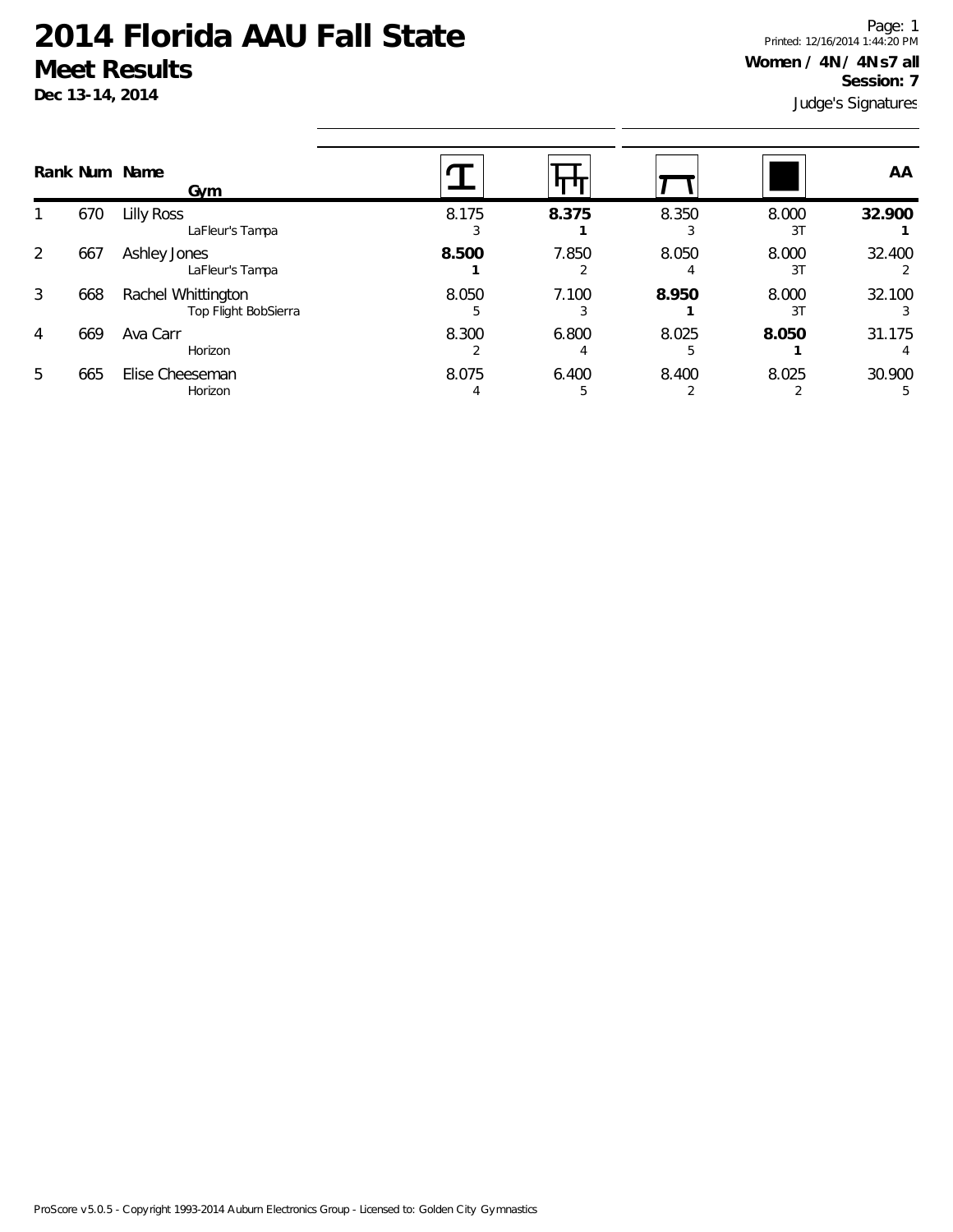1

2

3

4

5

6T

6T

8

9

10

11

633 Mia Mandia

634 Evelyn Saxton

625 Aajaylah Cromartie

Tampa Gymnastics

Tampa Gymnastics

Acrofit

Page: 1 Printed: 12/16/2014 1:44:37 PM **Women / 4O / 4O s7 grp1 Session: 7**

|    |     | Dec 13-14, 2014                    |                         |             | Session: 7<br>Judge's Signatures |                         |                         |  |
|----|-----|------------------------------------|-------------------------|-------------|----------------------------------|-------------------------|-------------------------|--|
|    |     | Rank Num Name<br>Gym               |                         |             |                                  |                         | AA                      |  |
|    | 603 | Gianna Ocasio<br>LaFleur's Tampa   | 8.950<br>5              | 8.950<br>2T | 9.475                            | 9.300                   | 36.675                  |  |
| 2  | 609 | Molly Connell<br>Broadway          | 8.975<br>4              | 8.950<br>2T | 9.450<br>2                       | 9.000<br>3              | 36.375<br>$\mathcal{P}$ |  |
| 3  | 632 | Campbell Zook<br>Tampa Gymnastics  | 9.000<br>3              | 8.325       | 9.125<br>6T                      | 8.900                   | 35.350                  |  |
| 4  | 623 | Lily DiFranco<br>Tampa Gymnastics  | 8.550<br>10T            | 9.250       | 8.650<br>9                       | 8.750<br>6              | 35.200                  |  |
| 5  | 630 | Juliana Hess<br>Tampa Gymnastics   | 9.200<br>$\overline{2}$ | 8.875       | 8.400<br><b>10T</b>              | 8.550<br>7T             | 35.025                  |  |
| 6Τ | 614 | Lily Lucas<br>Naples Progressive   | 8.725<br>9              | 8.400<br>6  | 9.150<br>5                       | 8.550<br>7T             | 34.825<br>6T            |  |
| 6T | 619 | <b>Emerson Fisk</b><br>Golden City | 8.825<br>6              | 7.825<br>10 | 9.125<br>6T                      | 9.050<br>$\overline{2}$ | 34.825<br>6T            |  |
| 8  | 624 | Leilani Gillie<br>Golden City      | 9.225                   | 7.375<br>11 | 9.250                            | 8.850<br>5              | 34.700<br>8             |  |

8.800 8.275 9.000 8.300 34.375 7 8 8 10T 9

8.750 7.850 9.300 8.300 34.200 8 9 3 10T 10

8.550 8.525 8.400 8.500 33.975 10T 5 10T 9 11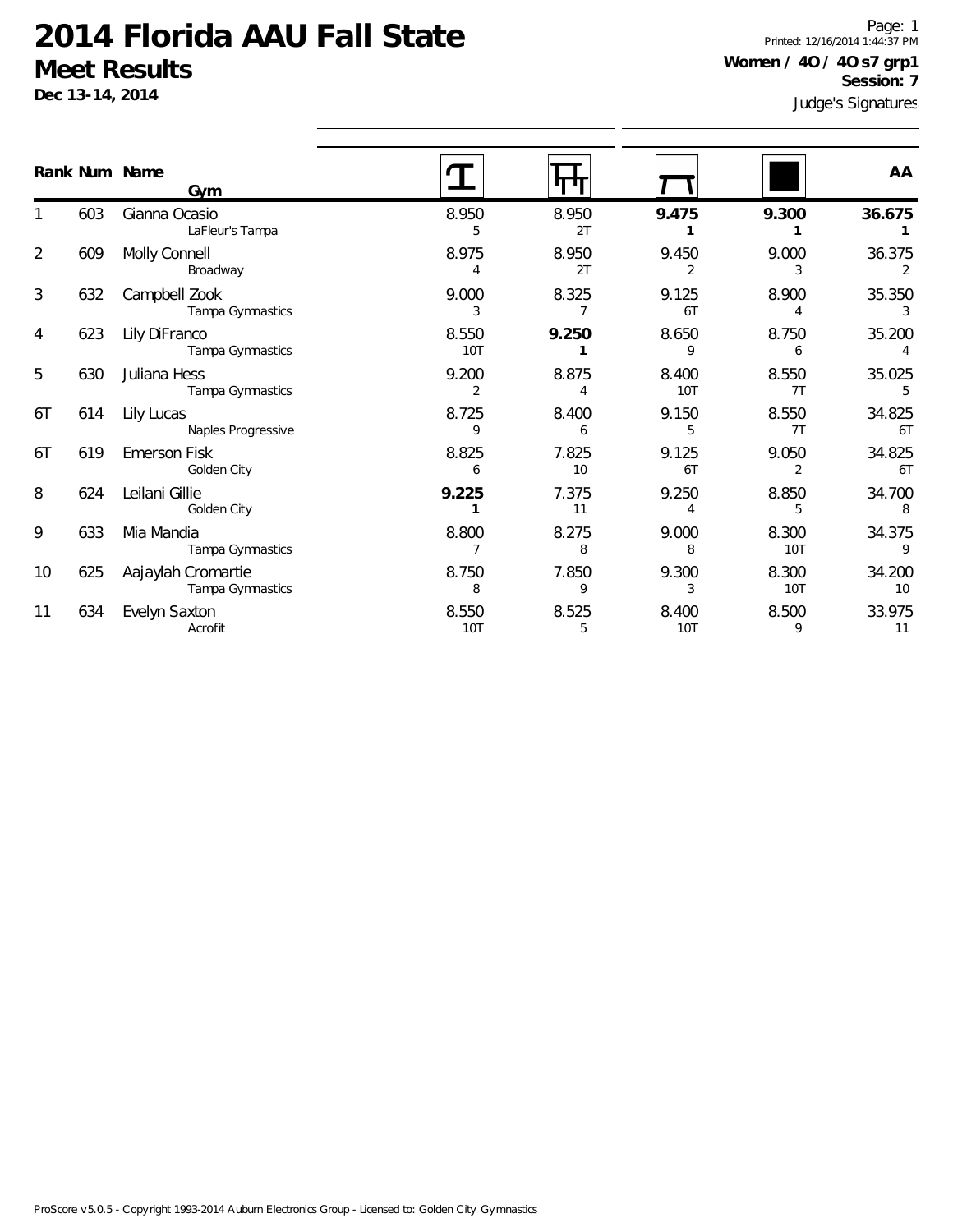**Dec 13-14, 2014**

1

2

3

4

5

6

7

8

9

10

11

Judge's Signatures Page: 1 Printed: 12/16/2014 1:44:47 PM **Women / 4O / 4O s7 grp2 Session: 7**

|                |     |                                     |             |                         |                         |                         | Judge S Jighalul es    |
|----------------|-----|-------------------------------------|-------------|-------------------------|-------------------------|-------------------------|------------------------|
|                |     | Rank Num Name<br>Gym                |             |                         |                         |                         | AA                     |
|                | 604 | Caitlin Brooks<br>Tampa Gymnastics  | 9.300<br>1T | 9.300                   | 9.350<br>3              | 8.825<br>6              | 36.775                 |
| $\overline{a}$ | 611 | Noelle Kovac<br>Broadway            | 8.800<br>7  | 9.025<br>3              | 9.450                   | 8.800<br>7T             | 36.075<br>2            |
| 3              | 608 | Ella Rivera<br>Tampa Gymnastics     | 8.900<br>5  | 9.150<br>$\overline{2}$ | 9.175<br>$\overline{7}$ | 8.800<br>7T             | 36.025                 |
| 4              | 617 | Emma Quade<br>Tampa Gymnastics      | 9.300<br>1T | 8.300<br>7              | 9.250<br>5              | 8.950<br>4              | 35.800                 |
| 5              | 622 | Alyssa Thompson<br>Tampa Gymnastics | 9.050<br>3T | 8.125<br>8              | 9.300                   | 9.100<br>$\overline{2}$ | 35.575<br>5            |
| 6              | 626 | Haley Cogan<br>Tampa Gymnastics     | 9.050<br>3T | 7.850<br>9              | 9.225<br>6              | 9.275<br>1              | 35.400<br>6            |
| 7              | 606 | Matalyn Thayer<br>Broadway          | 8.850<br>6  | 8.450<br>5T             | 8.875<br><b>10T</b>     | 9.050<br>3              | 35.225<br>7            |
| 8              | 612 | Roselyn Llanes<br>Tampa Gymnastics  | 8.500<br>11 | 8.550<br>4              | 9.375<br>2              | 8.625<br>10             | 35.050                 |
| 9              | 636 | Emma Schaeffer<br>LaFleur's Tampa   | 8.575<br>10 | 8.450<br>5T             | 9.150<br>8              | 8.700<br>9              | 34.875<br>$\mathsf{Q}$ |
| 10             | 621 | Ashleigh Adams<br>Golden City       | 8.750<br>8  | 7.600<br>10             | 8.875<br>10T            | 8.900<br>5              | 34.125<br>10           |
| 11             | 627 | Marissa Diaz<br>Naples Progressive  | 8.625<br>9  | 7.300<br>11             | 9.000<br>9              | 8.600<br>11             | 33.525<br>11           |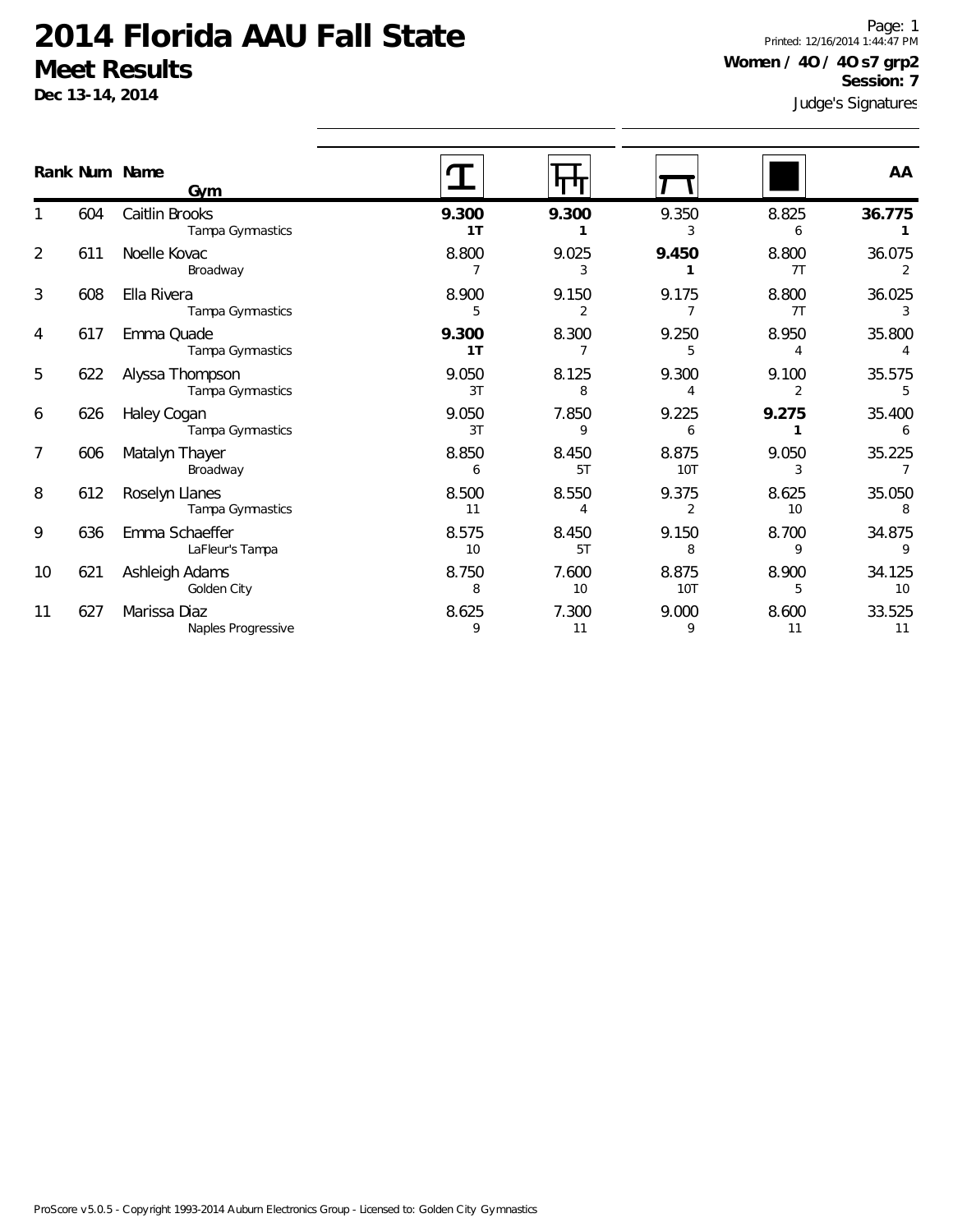**Dec 13-14, 2014**

Judge's Signatures Page: 1 Printed: 12/16/2014 1:44:54 PM **Women / 4O / 4O s7 grp3 Session: 7**

|                |     | Rank Num Name<br>Gym                         |                        |             |                         |             | AA           |
|----------------|-----|----------------------------------------------|------------------------|-------------|-------------------------|-------------|--------------|
|                | 605 | Alex Sullivan<br>Tampa Gymnastics            | 9.100<br>3             | 9.000<br>2  | 9.375                   | 8.900       | 36.375       |
| $\overline{2}$ | 615 | Casey Kennedy<br>Tampa Gymnastics            | 9.400                  | 8.775<br>4T | 8.650<br>8              | 9.200       | 36.025<br>2  |
| 3              | 610 | Peyton Zabrucki<br>LaFleur's Tampa           | 8.825<br>5             | 9.100<br>1  | 9.100                   | 8.700<br>7  | 35.725<br>3  |
| 4T             | 616 | <b>Faith Messersmith</b><br>Tampa Gymnastics | 9.300<br>$\mathcal{P}$ | 8.150<br>9  | 9.200<br>$\mathfrak{D}$ | 8.650<br>8  | 35.300<br>4T |
| 4T             | 618 | Hayden Hillgruber<br>Golden City             | 9.000<br>4             | 8.450       | 8.800<br>6              | 9.050<br>3  | 35.300<br>4T |
| 6              | 635 | Avery Melendi<br>Tampa Gymnastics            | 8.600<br>7             | 8.600<br>6  | 8.900<br>5              | 8.300<br>10 | 34.400<br>6  |
| 7              | 613 | Alyssia Bouyoucas<br>Golden City             | 8.550<br>9             | 7.525<br>10 | 8.550<br>9              | 9.350       | 33.975       |
| 8              | 629 | Natalya Zavala<br>Tampa Gymnastics           | 8.450<br>10            | 8.925<br>3  | 8.475<br>10             | 8.050<br>11 | 33.900<br>8  |
| 9              | 631 | Tatiana Roman<br>Tampa Gymnastics            | 8.375<br>11            | 7.300<br>12 | 9.150                   | 8.825<br>5  | 33.650<br>9  |
| 10             | 607 | Kylie Edminson<br>Horizon                    | 8.650<br>6             | 8.775<br>4T | 8.350<br>11             | 7.850<br>12 | 33.625<br>10 |
| 11             | 620 | Olivia Trlak<br>Golden City                  | 8.575<br>8             | 7.500<br>11 | 8.700                   | 8.625<br>9  | 33.400<br>11 |
| 12             | 628 | Aidan Gonzalez<br>LaFleur's Tampa            | 8.300<br>12            | 8.200<br>8  | 7.625<br>12             | 8.800<br>6  | 32.925<br>12 |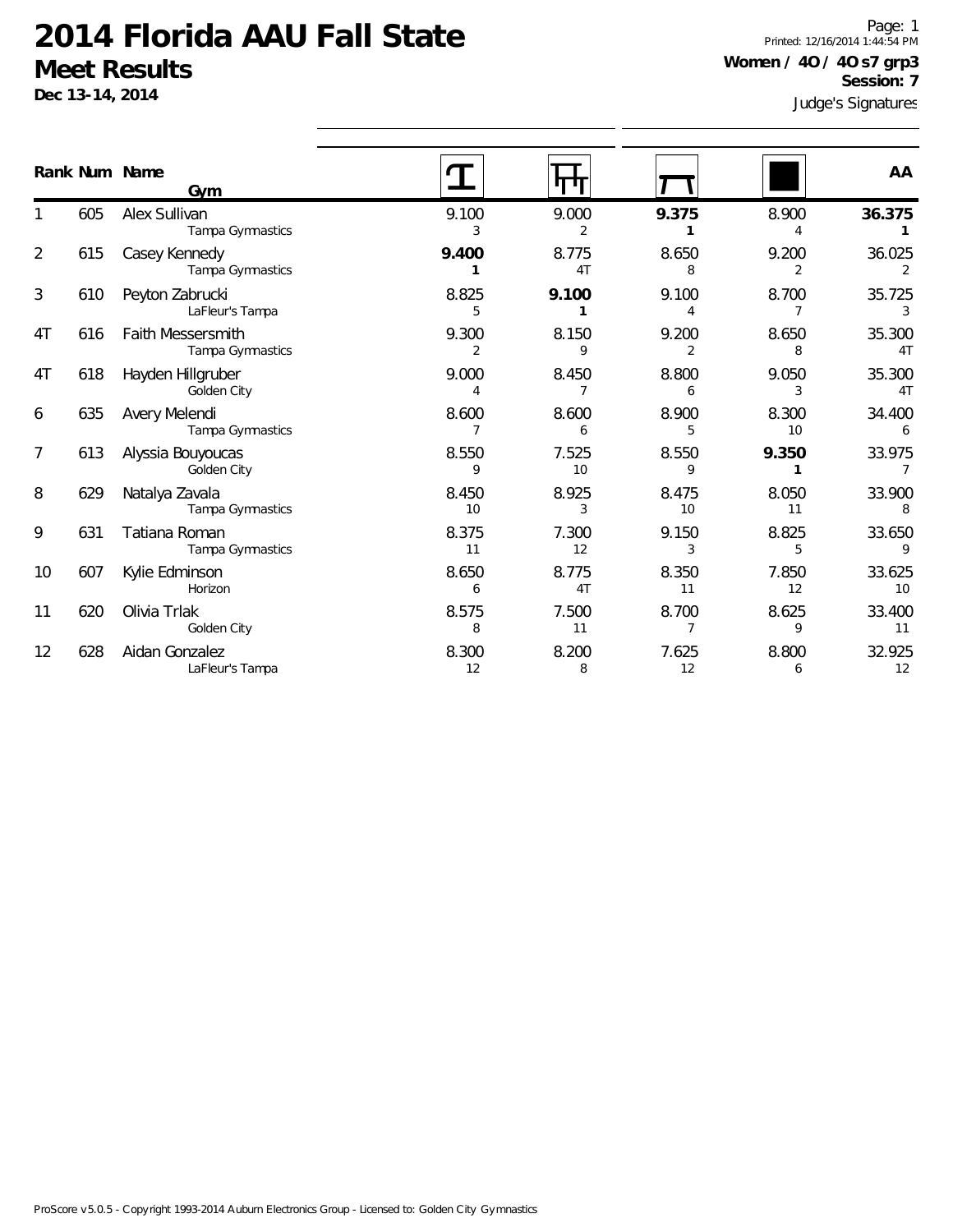**Dec 13-14, 2014**

Judge's Signatures Page: 1 Printed: 12/16/2014 1:45:14 PM **Women / 4E / 4E s8 grp1 Session: 8**

|                | Rank Num Name | Gym                                  |             |             |             |             | AA           |
|----------------|---------------|--------------------------------------|-------------|-------------|-------------|-------------|--------------|
|                | 583           | Alexis Pokorski<br>Broadway          | 9.650       | 9.500       | 9.675       | 9.825       | 38.650       |
| $\overline{2}$ | 585           | Lauren French<br>Broadway            | 9.425       | 9.350       | 9.475       | 9.250<br>5T | 37.500       |
| 3T             | 594           | Jacquelyn Kelley<br>Tampa Gymnastics | 9.575       | 9.325<br>5  | 9.325<br>8  | 9.250<br>5T | 37.475<br>3T |
| 3T             | 582           | Cate Gonzalez<br>Tampa Gymnastics    | 9.350<br>5  | 9.400<br>3  | 9.525       | 9.200       | 37.475<br>3T |
| 5              | 590           | Sarah Paskert<br>Tampa Gymnastics    | 9.375       | 9.125<br>6  | 9.500<br>3T | 9.350       | 37.350       |
| 6              | 584           | Annie Bartlett<br>Golden City        | 9.150       | 8.825<br>8  | 9.500<br>3T | 9.450<br>2  | 36.925<br>6  |
| 7T             | 595           | Jenna Pearson<br>Tampa Gymnastics    | 9.050<br>9  | 8.800<br>9  | 9.450<br>6  | 9.125<br>8  | 36.425<br>7T |
| 7T             | 602           | Anna Gore<br>Tampa Gymnastics        | 9.200<br>6  | 9.000       | 9.350       | 8.875<br>10 | 36.425<br>7T |
| 9              | 592           | Eryn Klaus<br>LaFleur's Tampa        | 8.950<br>10 | 9.425       | 8.850<br>10 | 9.100<br>9  | 36.325<br>9  |
| 10             | 598           | Molly Finan<br>Golden City           | 9.100<br>8  | 8.575<br>10 | 9.275<br>9  | 9.275<br>4  | 36.225<br>10 |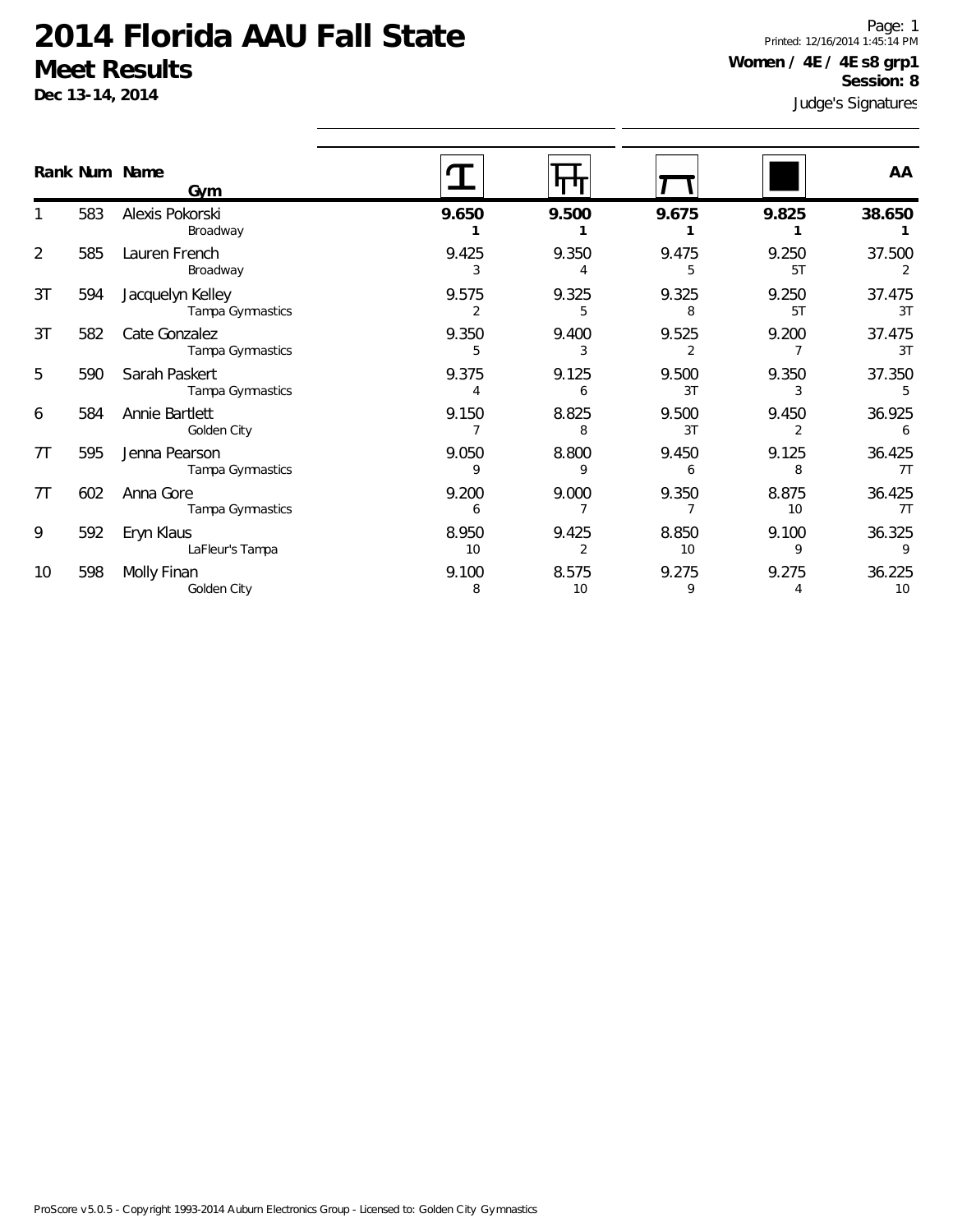**Dec 13-14, 2014**

Judge's Signatures Page: 1 Printed: 12/16/2014 1:45:22 PM **Women / 4E / 4E s8 grp2 Session: 8**

|    |     | Rank Num Name<br>Gym                    |                         |                         |             |                         | AA                       |
|----|-----|-----------------------------------------|-------------------------|-------------------------|-------------|-------------------------|--------------------------|
|    | 580 | Sydney Margerum<br>Broadway             | 9.300                   | 9.475                   | 9.550<br>2  | 9.650                   | 37.975                   |
| 2T | 587 | Daiyanah Washington<br>Tampa Gymnastics | 9.700                   | 9.425<br>$\overline{2}$ | 9.375<br>4  | 9.125<br>6              | 37.625<br>2T             |
| 2T | 599 | Evie McIver<br>Broadway                 | 9.525<br>$\overline{2}$ | 9.375<br>4              | 9.350<br>5  | 9.375<br>3              | 37.625<br>2T             |
| 4  | 597 | Allyson O'Connor<br>Tampa Gymnastics    | 9.200<br>6              | 9.150<br>5              | 9.600       | 9.350<br>4              | 37.300<br>$\overline{4}$ |
| 5  | 601 | Madison Lowery<br>Tampa Gymnastics      | 9.325<br>3              | 8.950<br>9              | 9.475<br>3  | 9.075<br>$\overline{7}$ | 36.825<br>5              |
| 6  | 581 | Keeley Bynum<br>Golden City             | 9.050<br>8              | 9.100<br>6T             | 9.200<br>6T | 9.450<br>2              | 36.800<br>6              |
| 7T | 589 | Amanda Whidden<br>Golden City           | 8.950<br>10             | 9.400<br>3              | 8.800<br>11 | 9.150<br>5              | 36.300<br>7T             |
| 7T | 600 | Julianna Galobardi<br>Tampa Gymnastics  | 9.075                   | 9.100<br>6T             | 9.100<br>8  | 9.025<br>8              | 36.300<br>7T             |
| 9  | 586 | Marissa Steiner<br>Golden City          | 9.275<br>5              | 8.825<br>10             | 9.050<br>9  | 9.000<br>9              | 36.150<br>9              |
| 10 | 596 | Laura Madison<br><b>Aerial Stars</b>    | 9.025<br>9              | 9.100<br>6T             | 9.000<br>10 | 8.900<br>10             | 36.025<br>10             |
| 11 | 591 | Ava Brooks<br>Tampa Gymnastics          | 8.675<br>11             | 8.650<br>11             | 9.200<br>6T | 8.600<br>11             | 35.125<br>11             |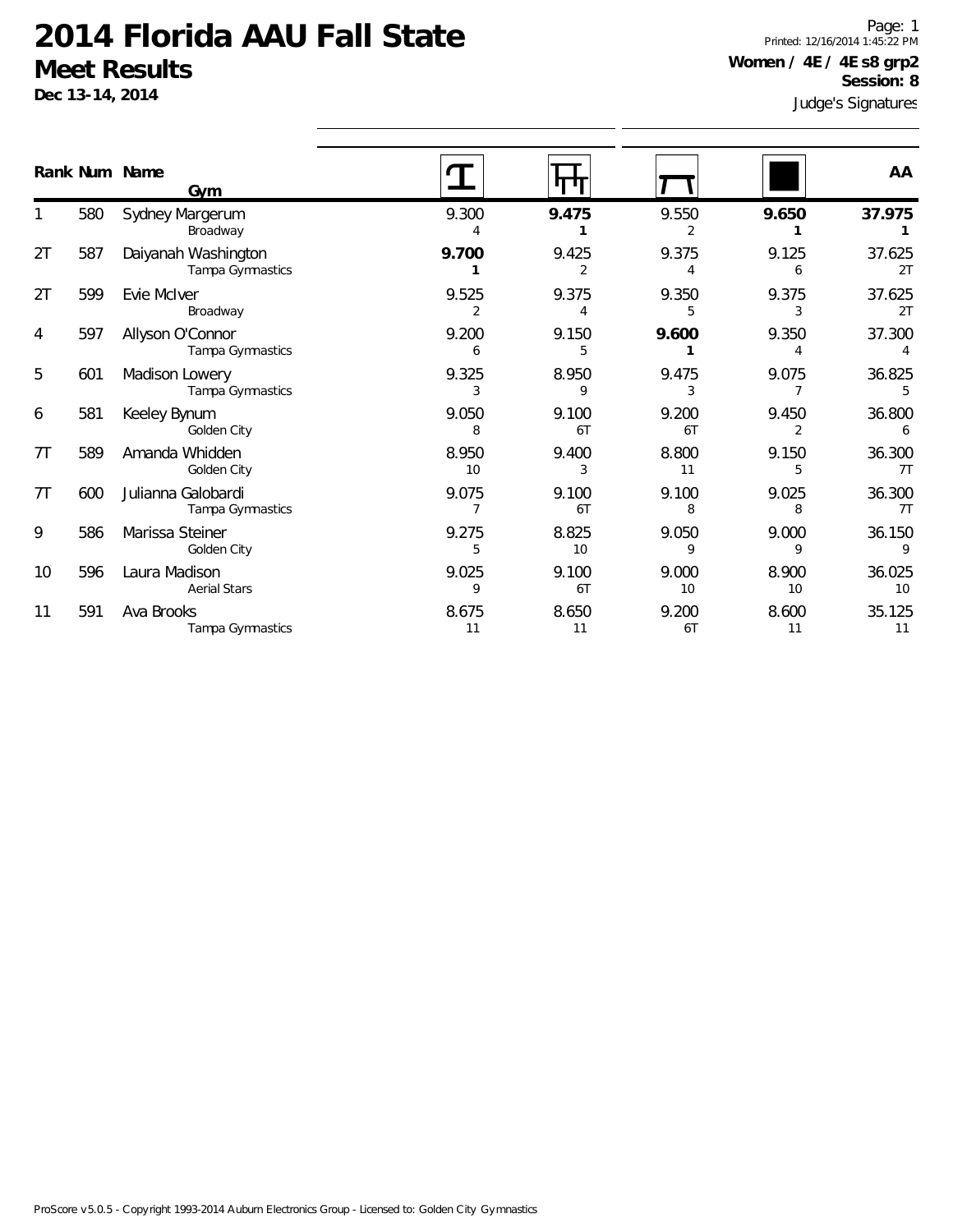**Dec 13-14, 2014**

| Rank           | <b>Gym</b>           | <b>Team</b> | Score   |             | Ш           |                          |             |
|----------------|----------------------|-------------|---------|-------------|-------------|--------------------------|-------------|
|                | Acrofit              | 4SM         | 102.950 | 26.250      | 25.450      | 25.800<br>3              | 25.450<br>2 |
| $\overline{2}$ | Top Flight BobSierra | 4SM         | 102.075 | 25.650<br>2 | 23.775<br>3 | 27.050<br>$\overline{2}$ | 25.600      |
| 3              | Naples Progressive   | 4SM         | 101.800 | 25.550<br>3 | 23.800      | 27.150                   | 25.300<br>3 |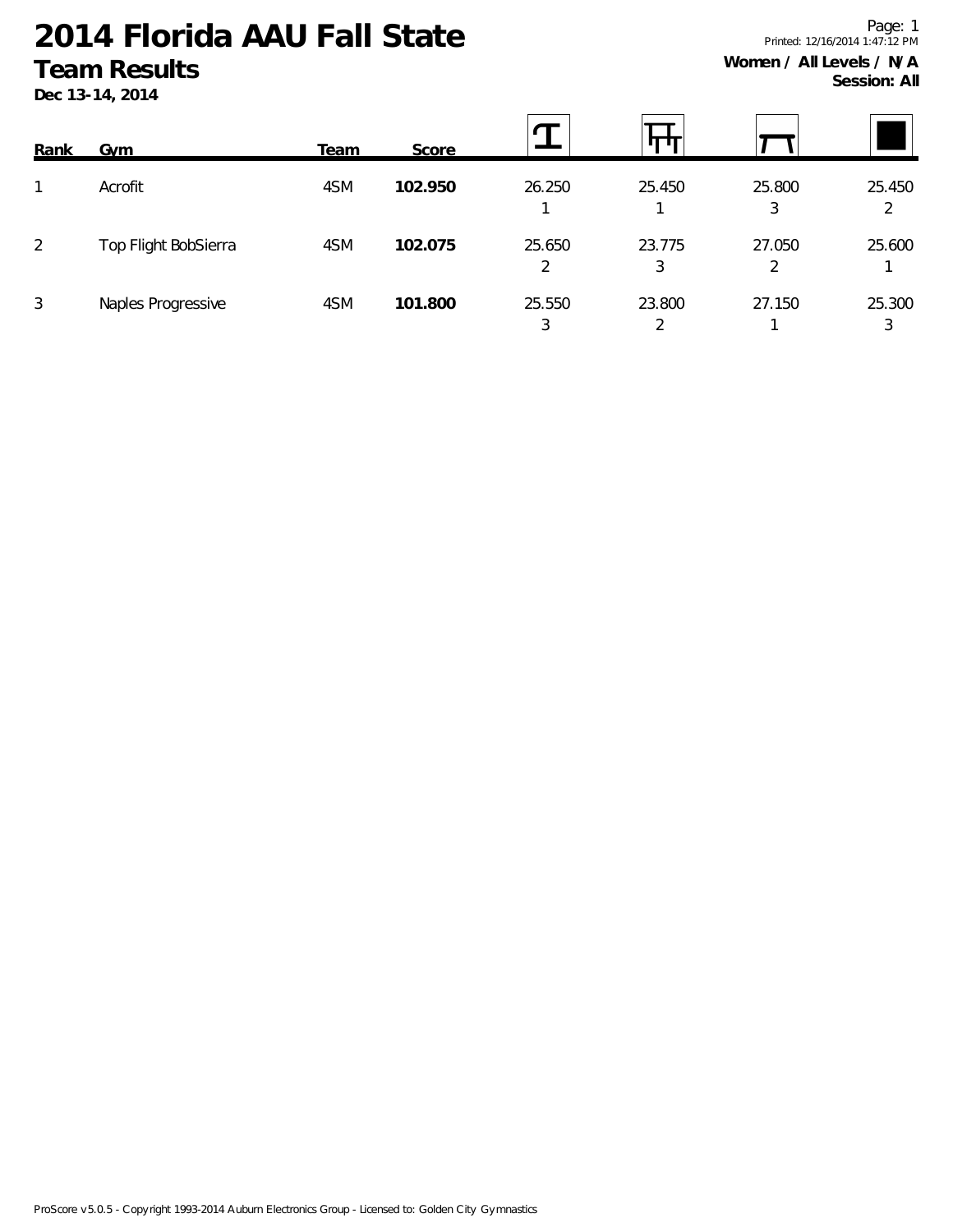**Dec 13-14, 2014**

| Rank           | <b>Gym</b>      | Team | Score   |             |             |             |             |
|----------------|-----------------|------|---------|-------------|-------------|-------------|-------------|
| 1              | Broadway        | 4ME  | 114.500 | 28.600      | 28.350      | 28.700      | 28.850      |
| $\overline{2}$ | Golden City     | 4ME  | 111.250 | 27.650<br>2 | 27.325<br>3 | 28.025<br>2 | 28.250<br>2 |
| 3              | LaFleur's Tampa | 4ME  | 109.800 | 26.975<br>3 | 27.475<br>2 | 27.800<br>3 | 27.550<br>3 |
| 4              | Horizon         | 4ME  | 104.225 | 26.500<br>4 | 25.175<br>4 | 26.900<br>4 | 25.650<br>4 |